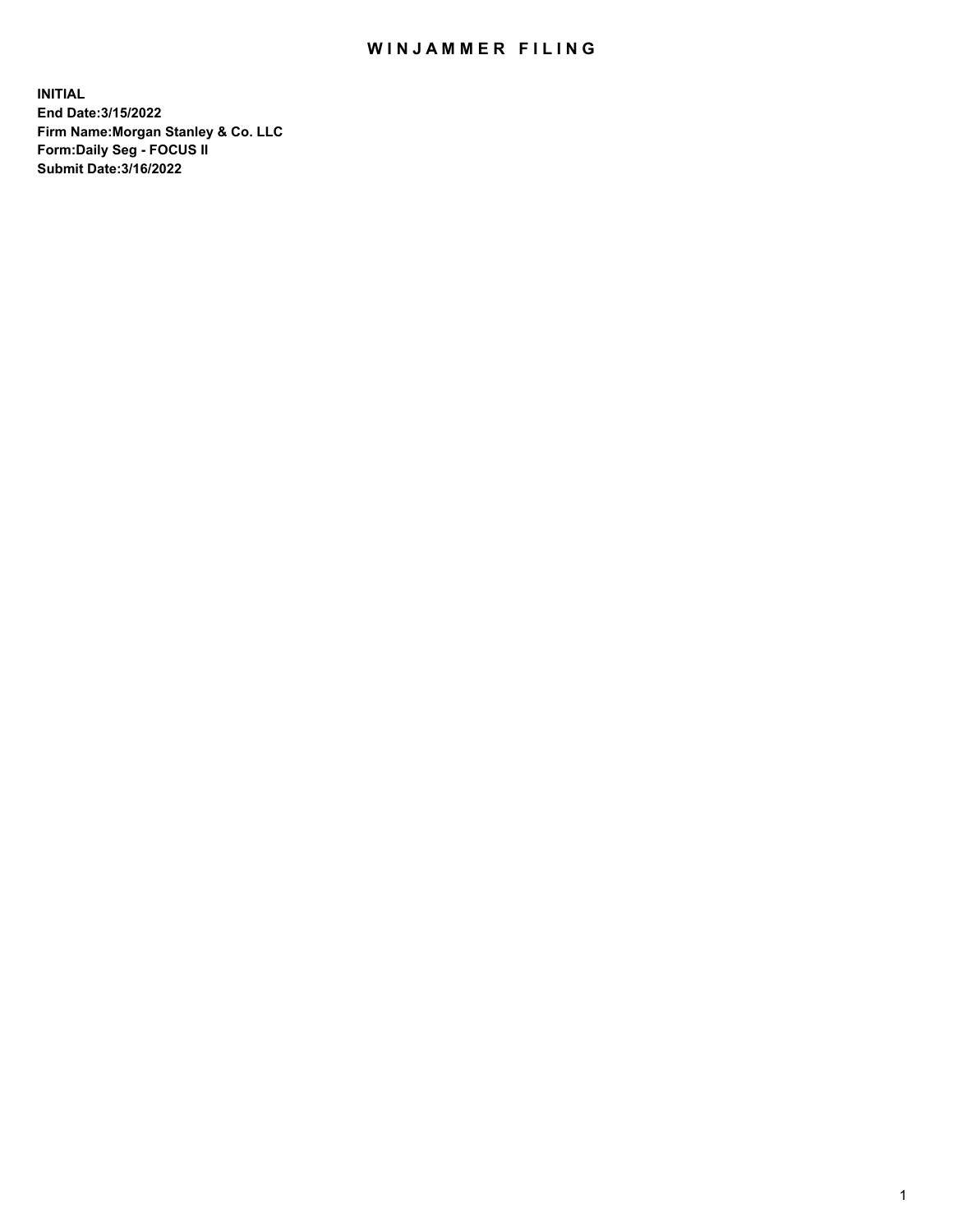**INITIAL End Date:3/15/2022 Firm Name:Morgan Stanley & Co. LLC Form:Daily Seg - FOCUS II Submit Date:3/16/2022 Daily Segregation - Cover Page**

| Name of Company                                                                                                                                                                                                                                                                                                                | <b>Morgan Stanley &amp; Co. LLC</b>                    |
|--------------------------------------------------------------------------------------------------------------------------------------------------------------------------------------------------------------------------------------------------------------------------------------------------------------------------------|--------------------------------------------------------|
| <b>Contact Name</b>                                                                                                                                                                                                                                                                                                            | <b>Ikram Shah</b>                                      |
| <b>Contact Phone Number</b>                                                                                                                                                                                                                                                                                                    | 212-276-0963                                           |
| <b>Contact Email Address</b>                                                                                                                                                                                                                                                                                                   | Ikram.shah@morganstanley.com                           |
| FCM's Customer Segregated Funds Residual Interest Target (choose one):<br>a. Minimum dollar amount: : or<br>b. Minimum percentage of customer segregated funds required:%; or<br>c. Dollar amount range between: and; or<br>d. Percentage range of customer segregated funds required between:% and%.                          | 235,000,000<br><u>0</u><br><u>00</u><br><u>00</u>      |
| FCM's Customer Secured Amount Funds Residual Interest Target (choose one):<br>a. Minimum dollar amount: ; or<br>b. Minimum percentage of customer secured funds required:%; or<br>c. Dollar amount range between: and; or<br>d. Percentage range of customer secured funds required between:% and%.                            | 140,000,000<br><u>0</u><br><u>00</u><br>0 <sub>0</sub> |
| FCM's Cleared Swaps Customer Collateral Residual Interest Target (choose one):<br>a. Minimum dollar amount: ; or<br>b. Minimum percentage of cleared swaps customer collateral required:% ; or<br>c. Dollar amount range between: and; or<br>d. Percentage range of cleared swaps customer collateral required between:% and%. | 92,000,000<br><u>0</u><br><u>00</u><br>00              |

Attach supporting documents CH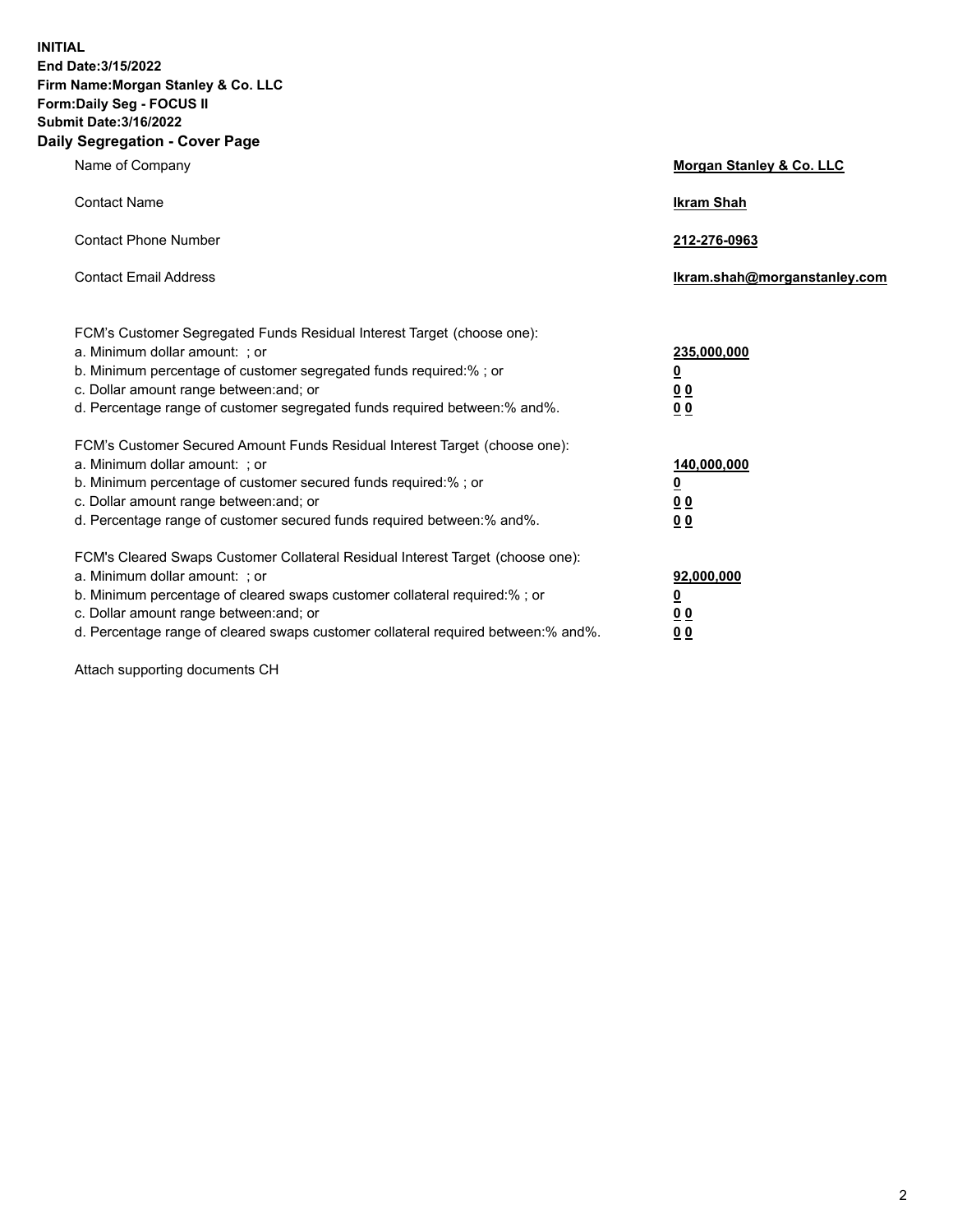## **INITIAL End Date:3/15/2022 Firm Name:Morgan Stanley & Co. LLC Form:Daily Seg - FOCUS II Submit Date:3/16/2022 Daily Segregation - Secured Amounts** Foreign Futures and Foreign Options Secured Amounts Amount required to be set aside pursuant to law, rule or regulation of a foreign government or a rule of a self-regulatory organization authorized thereunder 1. Net ledger balance - Foreign Futures and Foreign Option Trading - All Customers A. Cash **5,212,220,143** [7315] B. Securities (at market) **2,276,117,733** [7317] 2. Net unrealized profit (loss) in open futures contracts traded on a foreign board of trade **2,462,625,833** [7325] 3. Exchange traded options a. Market value of open option contracts purchased on a foreign board of trade **252,802,865** [7335] b. Market value of open contracts granted (sold) on a foreign board of trade **-232,246,220** [7337] 4. Net equity (deficit) (add lines 1. 2. and 3.) **9,971,520,354** [7345] 5. Account liquidating to a deficit and account with a debit balances - gross amount **57,712,056** [7351] Less: amount offset by customer owned securities **-52,442,630** [7352] **5,269,426** 6. Amount required to be set aside as the secured amount - Net Liquidating Equity Method (add lines 4 and 5) 7. Greater of amount required to be set aside pursuant to foreign jurisdiction (above) or line 6. FUNDS DEPOSITED IN SEPARATE REGULATION 30.7 ACCOUNTS 1. Cash in banks A. Banks located in the United States **361,166,055** [7500] B. Other banks qualified under Regulation 30.7 **451,798,593** [7520] **812,964,648** 2. Securities A. In safekeeping with banks located in the United States **990,499,288** [7540] B. In safekeeping with other banks qualified under Regulation 30.7 **87,116,154** [7560] **1,077,615,442** 3. Equities with registered futures commission merchants A. Cash **22,533,091** [7580] B. Securities **0** [7590] C. Unrealized gain (loss) on open futures contracts **3,849,721** [7600] D. Value of long option contracts **0** [7610] E. Value of short option contracts **0** [7615] **26,382,812** [7620]

- 4. Amounts held by clearing organizations of foreign boards of trade
	- A. Cash **0** [7640]
	- B. Securities **0** [7650]
	- C. Amount due to (from) clearing organization daily variation **0** [7660]
	- D. Value of long option contracts **0** [7670]
	- E. Value of short option contracts **0** [7675] **0** [7680]
- 5. Amounts held by members of foreign boards of trade
	-
	-
	- C. Unrealized gain (loss) on open futures contracts **2,458,776,112** [7720]
	- D. Value of long option contracts **252,802,865** [7730]
	-
- 6. Amounts with other depositories designated by a foreign board of trade **0** [7760]
- 7. Segregated funds on hand **0** [7765]
- 8. Total funds in separate section 30.7 accounts **10,235,864,347** [7770]
- 9. Excess (deficiency) Set Aside for Secured Amount (subtract line 7 Secured Statement Page 1 from Line 8)
- 10. Management Target Amount for Excess funds in separate section 30.7 accounts **140,000,000** [7780]
- 11. Excess (deficiency) funds in separate 30.7 accounts over (under) Management Target **119,074,567** [7785]

[7354] **9,976,789,780** [7355] **9,976,789,780** [7360]

**0** [7305]

[7530]

[7570]

 A. Cash **4,641,066,397** [7700] B. Securities **1,198,502,291** [7710] E. Value of short option contracts **-232,246,220** [7735] **8,318,901,445** [7740] **259,074,567** [7380]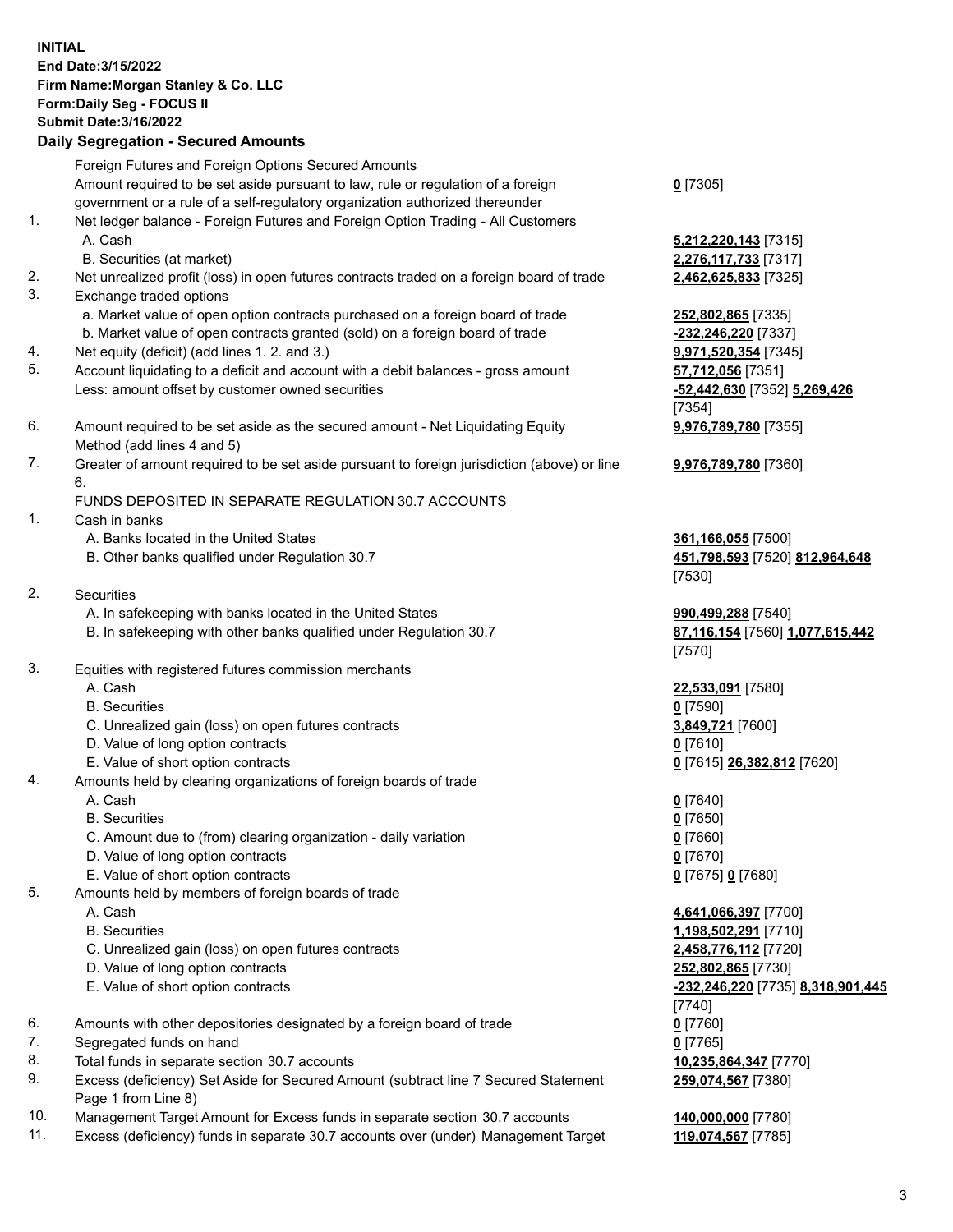**INITIAL End Date:3/15/2022 Firm Name:Morgan Stanley & Co. LLC Form:Daily Seg - FOCUS II Submit Date:3/16/2022 Daily Segregation - Segregation Statement** SEGREGATION REQUIREMENTS(Section 4d(2) of the CEAct) 1. Net ledger balance A. Cash **18,861,307,594** [7010] B. Securities (at market) **8,008,290,698** [7020] 2. Net unrealized profit (loss) in open futures contracts traded on a contract market **-113,281,164** [7030] 3. Exchange traded options A. Add market value of open option contracts purchased on a contract market **1,700,514,757** [7032] B. Deduct market value of open option contracts granted (sold) on a contract market **-1,136,451,629** [7033] 4. Net equity (deficit) (add lines 1, 2 and 3) **27,320,380,256** [7040] 5. Accounts liquidating to a deficit and accounts with debit balances - gross amount **697,441,316** [7045] Less: amount offset by customer securities **-693,973,788** [7047] **3,467,528** [7050] 6. Amount required to be segregated (add lines 4 and 5) **27,323,847,784** [7060] FUNDS IN SEGREGATED ACCOUNTS 7. Deposited in segregated funds bank accounts A. Cash **3,439,836,694** [7070] B. Securities representing investments of customers' funds (at market) **0** [7080] C. Securities held for particular customers or option customers in lieu of cash (at market) **1,925,954,727** [7090] 8. Margins on deposit with derivatives clearing organizations of contract markets A. Cash **15,520,995,017** [7100] B. Securities representing investments of customers' funds (at market) **0** [7110] C. Securities held for particular customers or option customers in lieu of cash (at market) **5,920,385,339** [7120] 9. Net settlement from (to) derivatives clearing organizations of contract markets **140,033,165** [7130] 10. Exchange traded options A. Value of open long option contracts **1,700,514,757** [7132] B. Value of open short option contracts **-1,136,451,629** [7133] 11. Net equities with other FCMs A. Net liquidating equity **37,598,149** [7140] B. Securities representing investments of customers' funds (at market) **0** [7160] C. Securities held for particular customers or option customers in lieu of cash (at market) **0** [7170] 12. Segregated funds on hand **161,950,632** [7150] 13. Total amount in segregation (add lines 7 through 12) **27,710,816,851** [7180] 14. Excess (deficiency) funds in segregation (subtract line 6 from line 13) **386,969,067** [7190] 15. Management Target Amount for Excess funds in segregation **235,000,000** [7194]

16. Excess (deficiency) funds in segregation over (under) Management Target Amount Excess

**151,969,067** [7198]